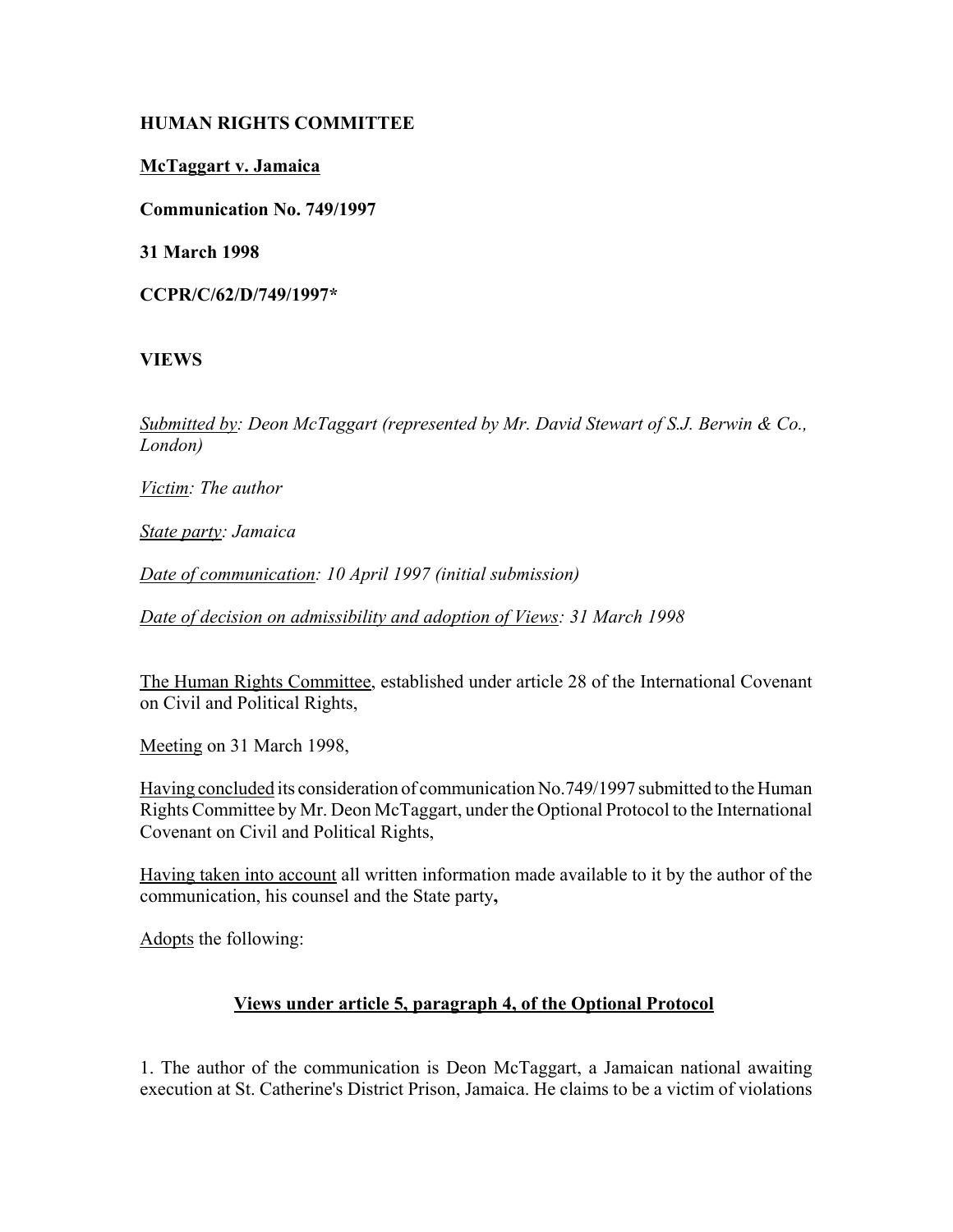by Jamaica of articles 6, 7, 9, 10, and 14 of the International Covenant on Civil and Political Rights. He is represented by counsel, Mr. David Stewart of the London law firm S.J.BERWIN & Co.

### The facts as presented by the author:

2.1 On or around 26 March 1993 Deon McTaggart was arrested by the police and taken to an unknown location. He was beaten unconscious by the police and sustained several injuries including the dislocation of his collar bone. He was told that one Mr. Davy wanted to see him. It appears that during the 1991 elections the author had denounced, to the police, that some of Mr. Davy's men had killed one Mr. Kerr.

2.2 The author regained consciousness during the night and managed to escape. His family moved him to St. Elizabeth, in the parish of Aberdeen, where he received medical attention. He remained in the parish until July 1993 when he left Jamaica.

2.3 Mr. McTaggart was sent back to Jamaica from Canada after his application for political asylum failed. He arrived in Jamaica, on 18 April 1994, was arrested at the airport and remanded into custody until his trial. He was convicted, on 12 April 1995, of the murder of one Errol Cann and sentenced to death. On 31 July 1996 the Court of Appeal of Jamaica refused leave to appeal against conviction and sentence. The Judicial Committee of the Privy Council dismissed the author's application for special leave to appeal on 20 March 1997.

2.4 At the trial, the case for the prosecution was that on 11 June 1993, Deon McTaggart and several other men shot Errol Cann in an ambush in St. Catherine, Spanish Town, while he was being driven to the bank to lodge the proceeds of the sales of his business.

2.5 The prosecution presented several witnesses, including one Dorothy Shim who was driving the car when it was shot at. She was unable to identify the assailants; however she stated that she was forced to slow down and eventually halt the car because she noticed a small boy pushing a cart out of the car's path. It was when the car stopped that Mr. Cann was shot at with what was described as a pump rifle. Another man clung to the car and eventually fell off when she accelerated the car to drive to the hospital.

2.6 David Morris a 14 year old, gave evidence that he had known the author for a period of 4 years, under the alias of "German". He testified that on 10 June 1993, he was kidnapped by the author and two other men, who threatened to kill him because his mother was a police informer. The following day he was taken to Market Street and forced to push a hand cart into the middle of the road. He was then dismissed by the men. Morris stated that he hid close by and saw the events. A car drove up to the cart and was forced to stop, one of the assailants took out a pump rifle from a paper bag and went to the passenger side of the car and shot the victim. The car accelerated, the author leapt on to it but fell off with the acceleration.

2.7 The prosecution further relied on medical evidence indicating that the cause of death of the deceased had been multiple injuries caused by gunshot wounds to the chest.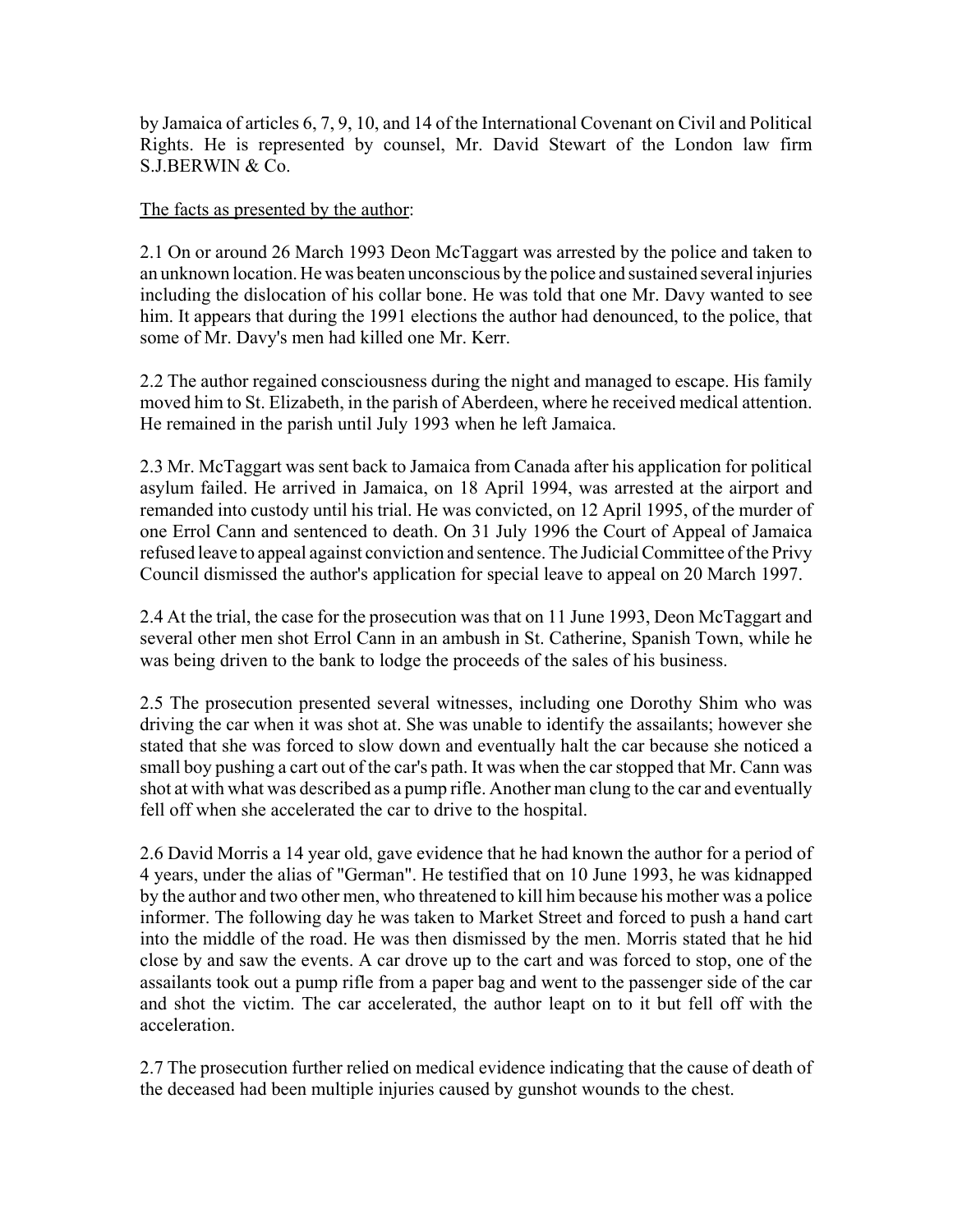2.8 In a statement, given by the author to two Jamaican officers while he was held in detention in Canada, at the West Detention Centre in Toronto, which was introduced as evidence during the trial, McTaggart admitted to the alias "German".

2.9 On trial, Mr. McTaggart made an unsworn statement from the dock claiming that he had not been in the area at the time of the crime and denied that he was known as "German".

### The complaint:

3.1 On 18 April 1994, the author was sent back from Canada, and arrested on arrival in Jamaica. He appeared before the Gun Court on 26 April 1994. Counsel alleges that it was not until 11 May when he appeared before the Home Circuit Court, being first taken to the Gun Court again, that he was informed of the charges against him for the first time  $\frac{1}{1}$ . This is said to be in violation of article 9, paragraph 2, of the Covenant.

3.2 The author was arrested on 18 April 1994 and tried on 28 March 1995, this delay of 12 months in bringing him to trial and failing to release him on bail, is said to be an unreasonable and undue delay constituting a violation of articles 9, paragraph 3 and 14, paragraph 3 (a).

3.3 Counsel states that the author was not represented during the preliminary hearing. It is claimed that defence counsel only met with the author twice, each time for twenty minutes prior to the trial. He claims a further violation in that counsel failed to request an adjournment to consider with the author prosecution witness statements submitted without warning during the trial. It is contended that despite the author's wish that his counsel visit the scene of the crime, counsel failed to do so. The author by reason of the inadequate access to a lawyer was denied adequate time and facilities for the preparation of his case, in violation of article 14, paragraphs 1 and 3 (b) and (d).

3.4 Counsel argues that the author was denied a fair trial as there was extensive media coverage of the author's case. It is claimed that the extent of the coverage was such that the news even reached Canada, where the author was a resident in a detention centre, whilst applying for political asylum. Counsel argues that the presumption of innocence was further violated as the media coverage would have adversely influenced the jurors, 2 making it impossible for the author to have a fair trial.

3.5 Counsel further alleges that the author was denied a fair trial in that he was not correctly identified, since, on 11 May 1994, he was taken to the Gun Court, while on his way to the Circuit Court and placed in a small room, for police use, and pointed out by Morris the young witness. Counsel alleges that it was the police who pointed out the author to the witness before the witness identified him, this is said to constitute a violation of the author's right under article 14, paragraph 2.

3.6 Counsel argues that the unsatisfactory aspects of the trial, the misdirection by the judge to the jury on joint enterprise and the failure to give proper directions regarding evidence, rendered the trial unfair. In particular, he refers to the judge's instructions to the jury on how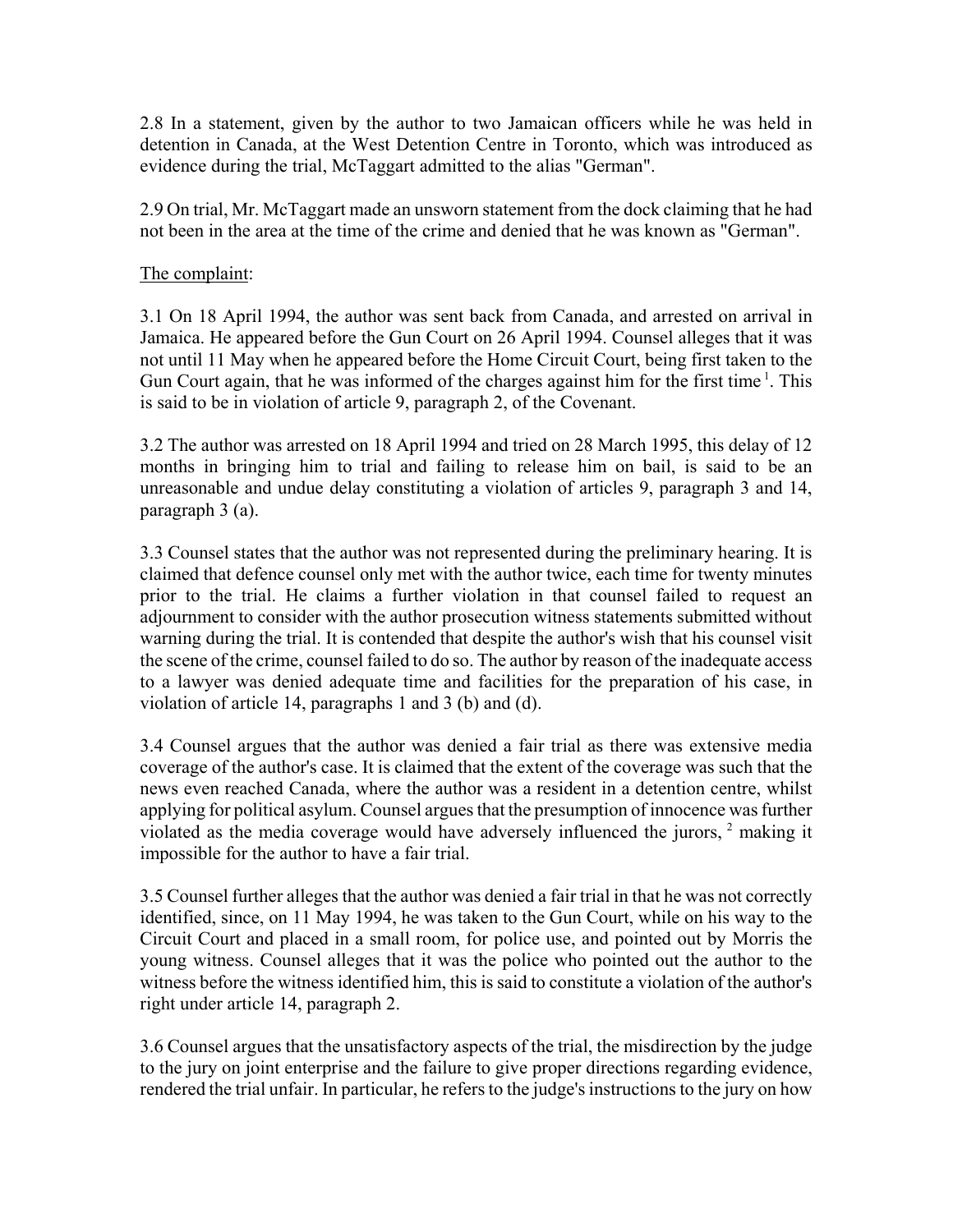to interpret confrontation identification evidence. In this connection, counsel refers to the testimony of the witness Morris that had known the author for four years, whereas the judge in his summing up said they had known each other four months. This discrepancy is said to amount to a violation of article 14, paragraph 1. Furthermore, counsel argues that Morris' evidence could not be true, since he was in a reform school at the time and the author was in prison. It is further argued that the imposition of a sentence of death on the basis of an unsafe conviction constitutes a violation of article 6 of the Covenant.

3.7 It is claimed that defence counsel's failure to call the author's father as a witness during the trial constituted a breach of article 14, paragraph 3 (e), of the Covenant.

3.8 Counsel claims that the author was injured in 1993, his collar bone being dislocated, which has not been set back nor has he received any medical treatment. The conditions in his cell, prior to trial, were very poor; he was kept in a cell with a number of men, with no slops bucket, all this is said to be in violation of article 10, paragraph 1.

3.9 During his detention prior to trial the author shared a cell with all classes of prisoners, it is argued that his non segregation from convicted persons while awaiting trial, was in violation of article 10, paragraph 2, of the Covenant.

3.10 It is further asserted that the detention regime at St. Catherine's District Prison constitutes a violation of articles 7 and 10, paragraph 1. Since his conviction the author has been kept in a solitary cell, with only a foam mattress to sleep on, and a slops bucket for all sanitation which he may only empty twice a day. Intermittently his visitors are said to be turned away and when allowed in, it is only very briefly. On 4 March 1997, the author and several other death row inmates were severely beaten by warders and then five men including himself were forced into one cell. The wardens burnt the author's belongings including letters from his lawyers, trial transcript and copy of his petition to the Privy Council. The author was then again beaten.

3.11 The lack of social rehabilitation for prisoners, especially for those on death row, within the Jamaican penitentiary system is said to constitute a violation of article 10, paragraph 3, of the Covenant.

### State party's comments on admissibility and the merits:

4.1 In a submission of 12 June 1997, the State party waives the right to address the admissibility of the communication and addresses the merits of the author's claims. On the alleged violation of article 9, paragraphs 1 and 2, the State party denies that the author was not formally advised of the charges against him. In this respect, it is stated that the author was interviewed in Canada by a Jamaican police officer in connection with the murder of Mr. Cann, he was sent back to Jamaica and arrested for that offence, he appeared in Court and was remanded in custody for the same offence, consequently the State party contends that it is inconceivable that throughout this process the author was never formally charged.

4.2 With respect to the allegation that a period of 12 months between arrest and trial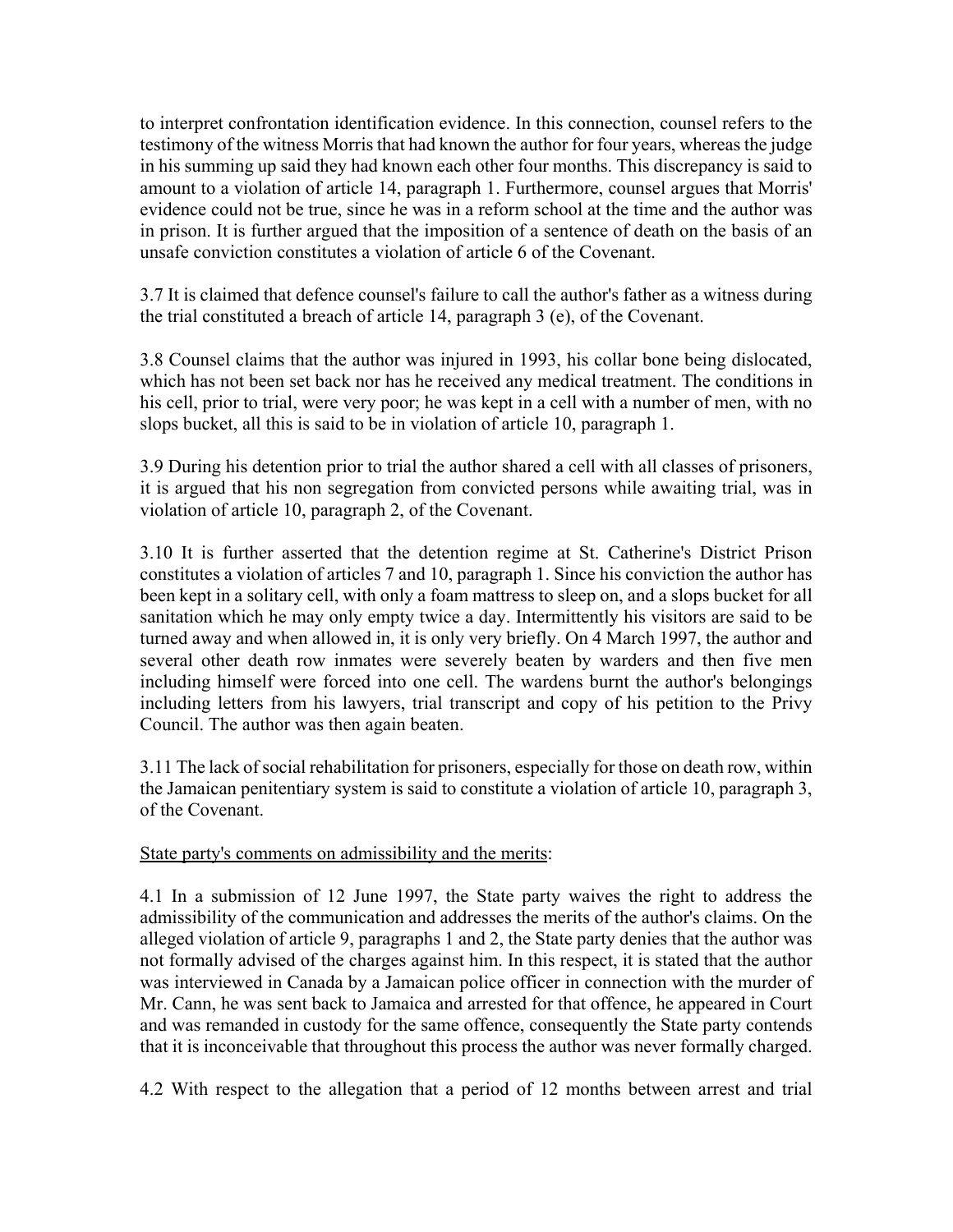constitutes undue delay, the State party categorically rejects that 12 months to try someone, in any way constitutes a violation of articles 9, paragraph 3, and 14 paragraph 3 (a).

4.3 With respect to the allegation that the author was denied a fair trial, in violation of article 14, paragraph 1, due to the extensive pre-trial publicity, the State party denies that the publicity was so extensive that it made it impossible for the author to obtain a fair trial.

4.4 With respect to the allegation that the author was not represented at the preliminary inquiry the State party contends that since the author was joined by a "voluntary bill of indictment" issued by the Director of Public Prosecutions, there was no preliminary enquiry. Consequently, the author could not have been represented. The State party argues that the above procedure is one established under Jamaican law and does not constitute a breach of the Covenant.

4.5 On the rest of the alleged violations of article 14, paragraph 1, the State party argues that they relate to the evaluation of facts and evidence, and considers that in accordance with the Committee's own jurisprudence these are matters which were properly left to the Court of Appeal to evaluate.

4.6 On the alleged violation of article 14, paragraph 3 (b), because of the conduct of legal aid counsel and the limited time he spent with the author prior to the trial, the State party contends that it has the responsibility to provide an accused person with competent legal counsel and not to obstruct them in the conduct of their case, and cannot therefore be held accountable for these actions of counsel.

4.7 With respect to the alleged violation of article 14, paragraph 3 (e), because of the failure of defence counsel to call a defence witness, or to request an adjournment in order to prepare cross- exanimation when evidence was introduced without warning, the State party relies on the same reasoning as above to reject any breach of the Covenant.

4.8 With respect to the allegations of violations of articles 7, and 10, paragraph 1, concerning the author's conditions of detention both before and after his conviction and in particular that he was denied medical attention for his dislocated collar bone. The State party recalls that by the author's own admission the injury occurred in 1993; that he was free during part of the time and then was in detention in Canada until April 1994. The State party rejects responsibility for any lack of medical attention that may have occurred, if any, during that period. With respect to the allegation that the author was beaten by wardens in March of 1997, the State party promised that the matter would be investigated. 3

4.9 On the allegation that during his pre-trial detention the author was not segregated from convicted prisoners, in violation of article 10, paragraph 2, the State party contends that the author was held at Central Police Station and at the General Penitentiary. In this respect, it states that no convicted prisoners are held at Central Police Station, and that at the General Penitentiary convicted prisoners are separated from those awaiting trial, it rejects that there has been a violation of the Covenant.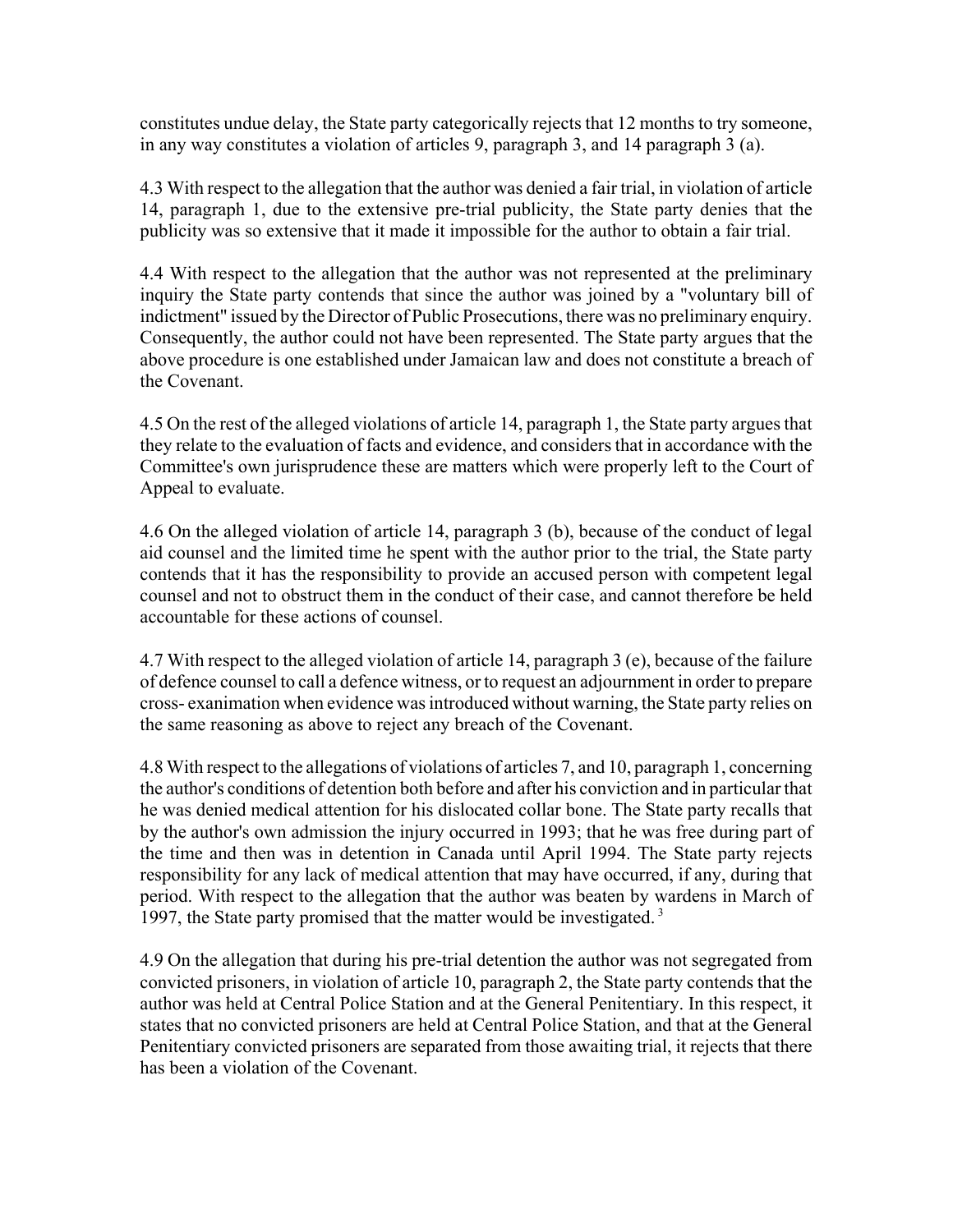5.1 Counsel reiterates the claims submitted in the original communication regarding: unfair trial; incompetence of counsel, for not calling witnesses and in the preparation of the author's trial, excessive publicity; undue delay; ill-treatment before and after conviction; non segregation from convicted prisoners while awaiting trial. Counsel points out that the State party has failed to address several of the allegations, in particular, those in respect of conditions of detention on death row, and that it has promised to investigate the allegations of beatings but has not hereto submitted any information.

5.2 He further argues that in respect of the non-segregation from convicted prisoners the State party has simply informed the Committee of the legal regulation, but has failed to address the author's specific situation, which did not follow the rule.

### Admissibility consideration and examination of merits:

6.1 Before considering any claims contained in a communication, the Human Rights Committee must, in accordance with rule 87 of its rules of procedure, decide whether or not it its admissible under the Optional Protocol to the Covenant.

6.2 With respect to the author's claim that he was not properly represented by his legal aid counsel on trial, since he only met with him for a short time prior to the trial and failed to follow his instructions in visiting the scene of the crime and did not call a defence witness in violation of article 14, paragraph 3 (b) and (e), the Committee recalls its prior jurisprudence where it has held that it is not for the Committee to question counsel's professional judgement, unless it was clear or should have been manifest to the judge that the lawyer's behaviour was incompatible with the interests of justice. In the instant case, there is no reason to believe that counsel was not using other than his best judgment. The Committee finds that in this respect, the author has no claim under article 2 of the Optional Protocol.

6.3 With regard to the author's remaining allegations concerning irregularities in the court proceedings, improper instructions from the judge to the jury on the issue of interpretation of confrontation identification evidence and the relevance of the evidence of a witness, the Committee reiterates that while article 14 guarantees the right to a fair trial, it is generally for the courts of States parties to the Covenant to review the facts and evidence in a particular case. Similarly, it is for the appellate courts of States parties and not for the Committee to review the judge's instructions to the jury or the conduct of the trial, unless it is clear that the judge's instructions to the jury were arbitrary or amounted to a denial of justice, or that the judge manifestly violated his obligation of impartiality. The author's allegations and the trial transcript made available to the Committee do not reveal that the conduct of Mr. McTaggart's trial suffered from such defects. In particular, it is not apparent that his instructions on how to interpret confrontation identification evidence given by the witness Morris, were in violation of his obligation of impartiality. Accordingly, this part of the communication is inadmissible as incompatible with the provisions of the Covenant, pursuant to article 3 of the Optional Protocol.

6.4 The Committee considers that the author has failed to substantiate, for purposes of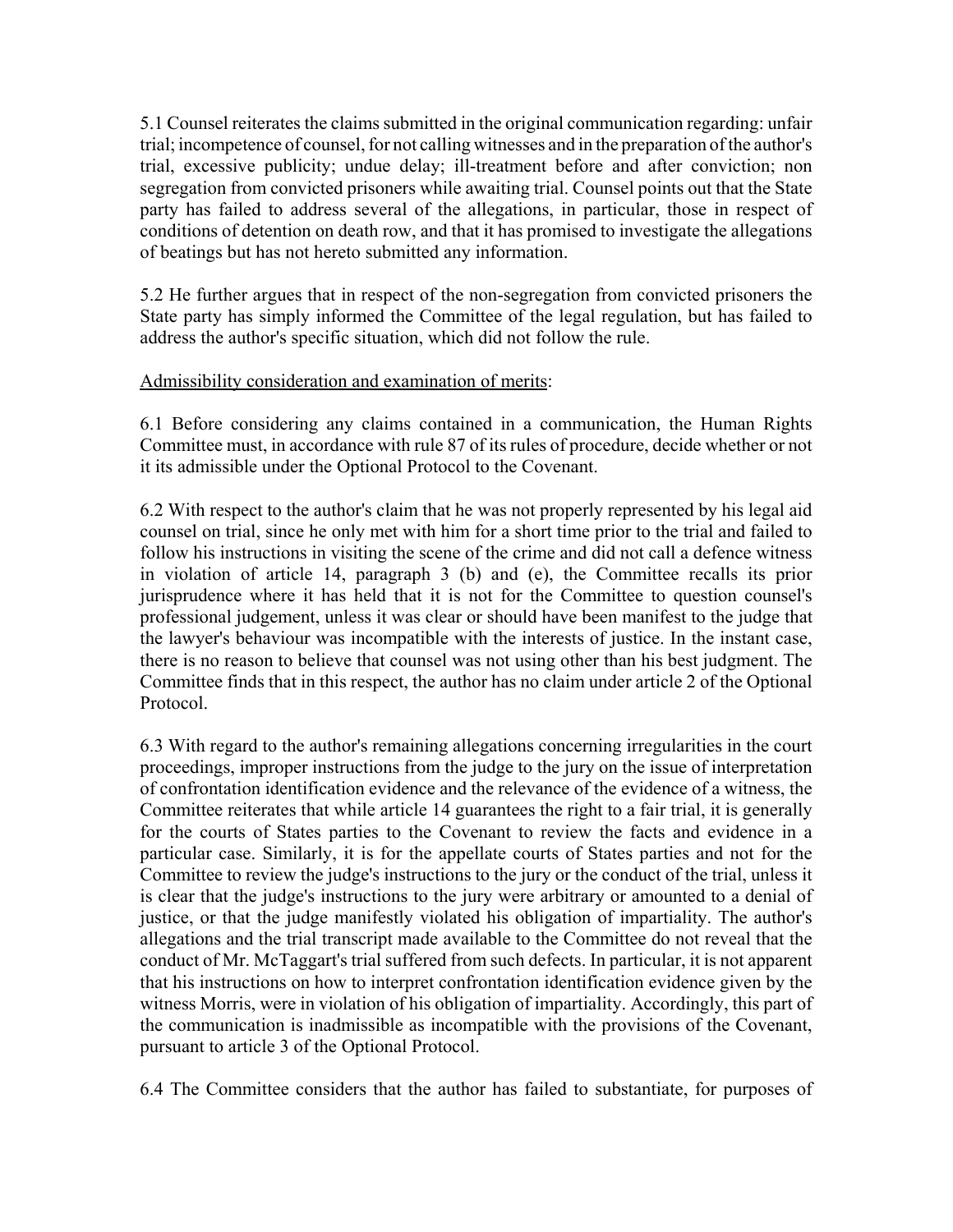admissibility, that he has been a victim of a violation of article 10, paragraph 3. This part of the communication is therefore inadmissible under article 2 of the Optional Protocol.

6.5 The Committee observes that with the dismissal of the author's petition for special leave to appeal by the Judicial Committee of the Privy Council in January 1997, the author has exhausted domestic remedies for purposes of the Optional Protocol. In the circumstances of the case, the Committee finds it expedient to proceed with the examination of the merits of the case. In this context, it notes that the State party has waived its right to address the issue of admissibility of the complaint and has proceeded to comment on the merits. The Committee recalls that article 4, paragraph 2, of the Optional Protocol stipulates that the receiving State shall submit its written observations on the merits of a communication within six months of the transmittal of the communication to it for comments on the merits. The Committee reiterates that this period may be shortened, in the interest of justice, if the State party so wishes. 4 The Committee further notes that counsel for the author has agreed to the examination on the merits of the case at this stage.

7. The Committee accordingly, declares the remaining claims admissible and proceeds, without further delay, to an examination of the substance of these claims, in the light of all the information made available to it by the parties, as required by article 5, paragraph 1, of the Optional Protocol.

8.1 Article 9, paragraph 2, of the Covenant gives the right to everyone arrested to know the reasons for his arrest and to be promptly informed of the charges against him. Mr. McTaggart contends that he was not informed of the charges against him until he appeared before the Circuit Court on 11 May 1995, and that this was the first time he knew of the reasons for his arrest. The Committee notes from the material before it, submitted by the author's counsel, that Mr McTaggart saw a lawyer within the same week he was arrested, it was therefore highly unlikely that neither the author nor his Jamaican counsel were aware of the reasons for his arrest. In these circumstances and on the basis of the information before it the Committee concludes that there has been no violation of article 9, paragraph 2.

8.2 With regard to the author's allegation of excessive delay in the proceedings, the Committee notes that there was a delay of 12 months between the author's arrest, after his return from Canada, and his trial. While such a delay between arrest and trial in a capital case may not be desirable, the Committee does not on the basis of the material before it, conclude that there has been a violation of articles 9, paragraph 3, and 14, paragraph 3 (a).

8.3 With regard to the allegation that the author was not represented at the preliminary enquiry, in violation of article 14, paragraph 3 (d), the Committee notes that the author was brought before the Court on trial for murder by a judge and jury under regular procedures of the Jamaican legal system. He was found guilty by the jury who heard and assessed the evidence against him, and the case was reviewed by the Court of Appeal. The fact that he was joined by "a voluntary bill of indictment", on his return to Jamaica after the preliminary enquiry had already taken place for the rest of the co-accused, following an established procedure, would not necessarily invalidate the fairness of the trial. Furthermore, this matter was never raised before the Courts, either on trial nor on appeal. Consequently, on the basis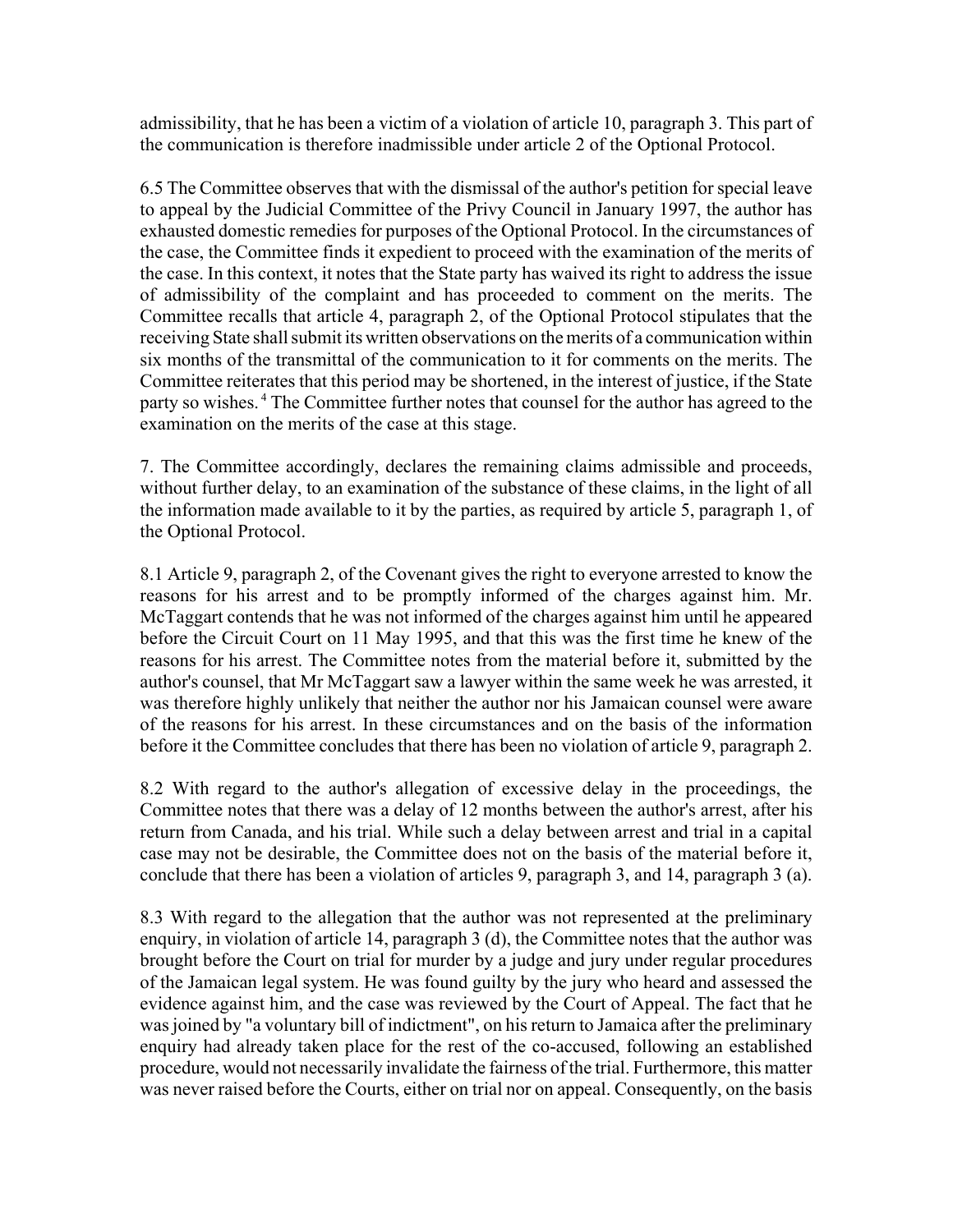of the information before it the Committee concludes that there has been no violation of the Covenant in this respect.

8.4 The author has claimed that he was denied a fair trial due to the extensive media coverage given to his case, which allegedly reached Canada. The Committee notes that from the material before it the coverage the case received in Canada was generated in Canada, since it referred primarily to the author having been arrested at Toronto airport trying to enter the country on false documents. Counsel has failed to provide the Committee with any material relating to media coverage in Jamaica. In the circumstances of the present case, and as far as concerns the possible effects of the media coverage of the trial, the Committee considers that there has been no violation of article 14, paragraph 1, of the Covenant.

8.5 The author has claimed that the conditions in his cell, prior to trial, were very poor; he was kept in a cell with a number of men, with no slops bucket. The State party has failed to address this allegation except in a very general manner. Consequently, the Committee considers that the author's rights as a person in detention have been violated, in breach of article 10, paragraph 1, of the Covenant.

8.6 With regard to the conditions of detention at St. Catherine's District Prison, the Committee notes that the author has made specific allegations, about the deplorable conditions of his detention. He claims that he is kept in a solitary cell, with only a foam mattress to sleep on, and a slops bucket for all sanitation which he may only empty twice a day. Intermittently, his visitors are sent away and when allowed in it is only very briefly. The State party has not refuted these specific allegations. In these circumstances, the Committee finds that confining the author under such circumstances constitutes a violation of article 10, paragraph 1, of the Covenant.

8.7 The author has alleged that, on 4 March 1997, he and several other death row inmates were severely beaten by warders and then five men including himself were forced into one cell. Later, the warders burnt his belongings including letters from his lawyers, trial transcript and copy of his petition to the Privy Council. The Committee notes that the State party promised to investigate the matter. It considers that, in the absence of any information from the State party, the treatment described by the author constitutes treatment prohibited by article 7 of the Covenant, and is likewise in violation with the obligation under article 10, paragraph 1, of the Covenant, to treat prisoners with humanity and with respect for the inherent dignity of the human person.

8.8 The author has claimed that during his detention prior to trial he shared a cell with all classes of prisoners, and was not segregated from convicted persons. The Committee notes the information provided by the State party in that Jamaican legislation requires that persons awaiting trial be separated from convicted persons. However, the State party has explained that the author was held at Central Police Station and at the General Penitentiary, where convicted prisoners are separated from those awaiting trial. In light of the information the Committee concludes that the author has failed to substantiate his claims and consequently, there has been no violation of article 10, paragraph 2, of the Covenant.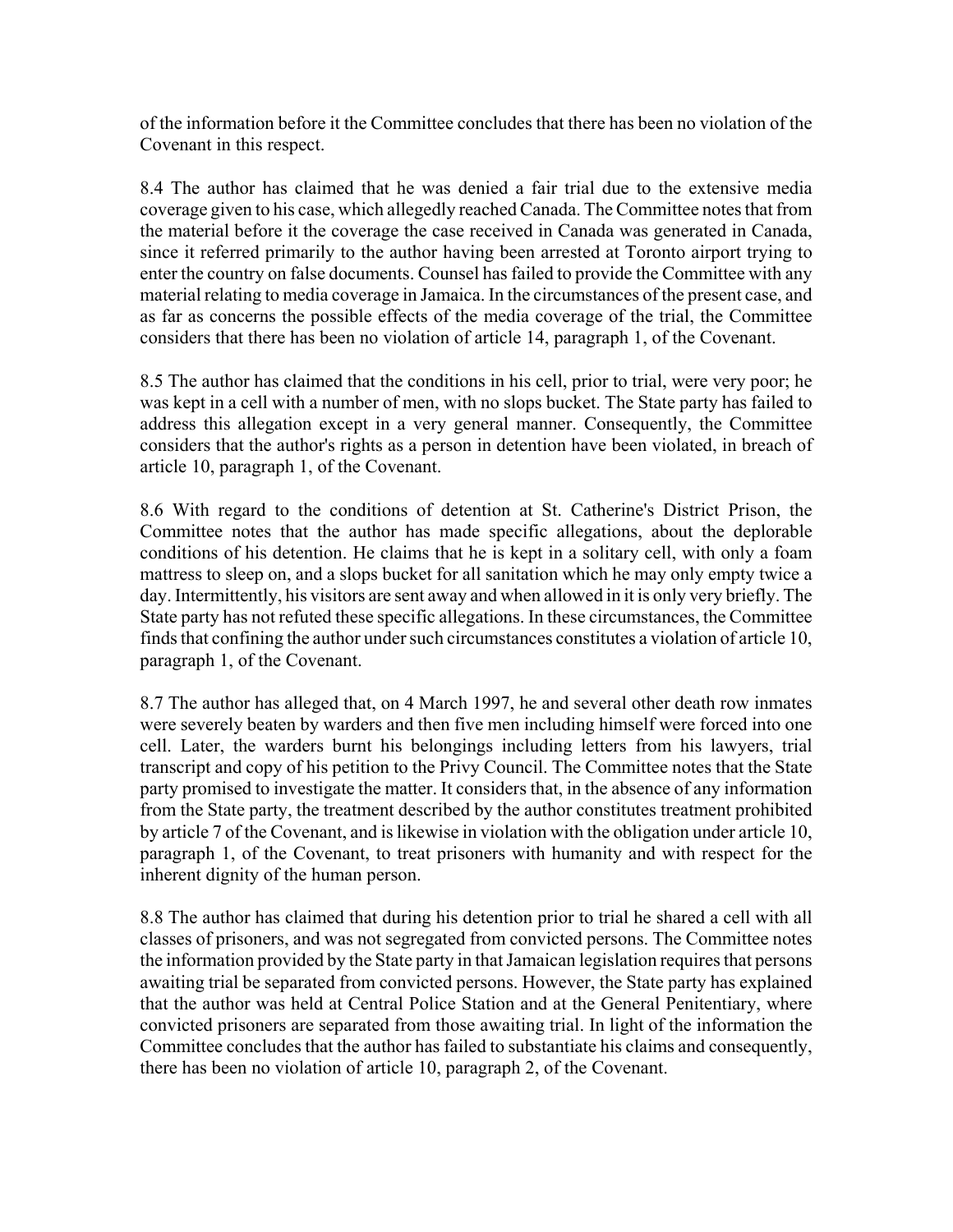9. The Human Rights Committee, acting under article 5, paragraph 4, of the Optional Protocol to the International Covenant on Civil and Political Rights is of the view that the facts before it disclose a violation of articles 7 and 10, paragraph 1, of the Covenant.

10. Pursuant to article 2, paragraph 3 (a), of the Covenant, the author is entitled to an effective remedy including compensation. The Committee urges the State party to take effective measures to carry out an official investigation into the author's allegations of beatings by wardens and where appropriate, identify the perpetrators and punish them accordingly, and to ensure that similar violations do not occur in the future.

11. On becoming a State party to the Optional Protocol, Jamaica recognized the competence of the Committee to determine whether there has been a violation of the Covenant or not. This case was submitted for consideration before Jamaica's denunciation of the Optional Protocol became effective on 23 January 1998; in accordance with article 12(2) of the Optional Protocol it continues to be subject to the application of the Optional protocol. Pursuant to article 2 of the Covenant, the State party has undertaken to ensure to all individuals with its territory or subjected to its jurisdiction the rights recognized in the Covenant and to provide an effective and enforceable remedy in case a violation has been established. The Committee wishes to receive from the State party, within ninety days, information about the measures taken to give effect to the Committee's Views.

[Adopted in English, French and Spanish, the English text being the original version. Subsequently to be issued also in Arabic, Chinese and Russian as part of the Committee's annual report to the General Assembly.]

 $\mathcal{L}_\text{max}$ 

1/ The author filled in a questionnaire for his London counsel, in which he stated that he saw a lawyer within the same week in which he was arrested, on his return to Jamaica.

2/ The media coverage submitted by counsel refers solely to the information which appeared in Canada when the author was detained on arrival in Toronto for travelling with false documents. In a further submission counsel states that evidence of the media coverage in Jamaica is being sought, but nothing has been submitted to the Committee.

3/ To date 6 April 1998 no information has been received from the State party in this respect.

<sup>\*/</sup> Made public by decision of the Human Rights Committee.

<sup>\*/</sup> The following members of the Committee participated in the examination of the present communication: Mr. Nisuke Ando, Mr. Prafullachandra N. Bhagwati, Mr. Thomas Buergenthal, Ms. Christine Chanet, Lord Colville, Mr. Omar El Shafei, Ms. Elizabeth Evatt, Mr. Eckart Klein, Mr. David Kretzmer, Mr.Rajsoomer Lallah, Ms. Cecilia Medina Quiroga, Mr. Fausto Pocar, Mr. Martin Scheinin, and Mr. Maxwell Yalden.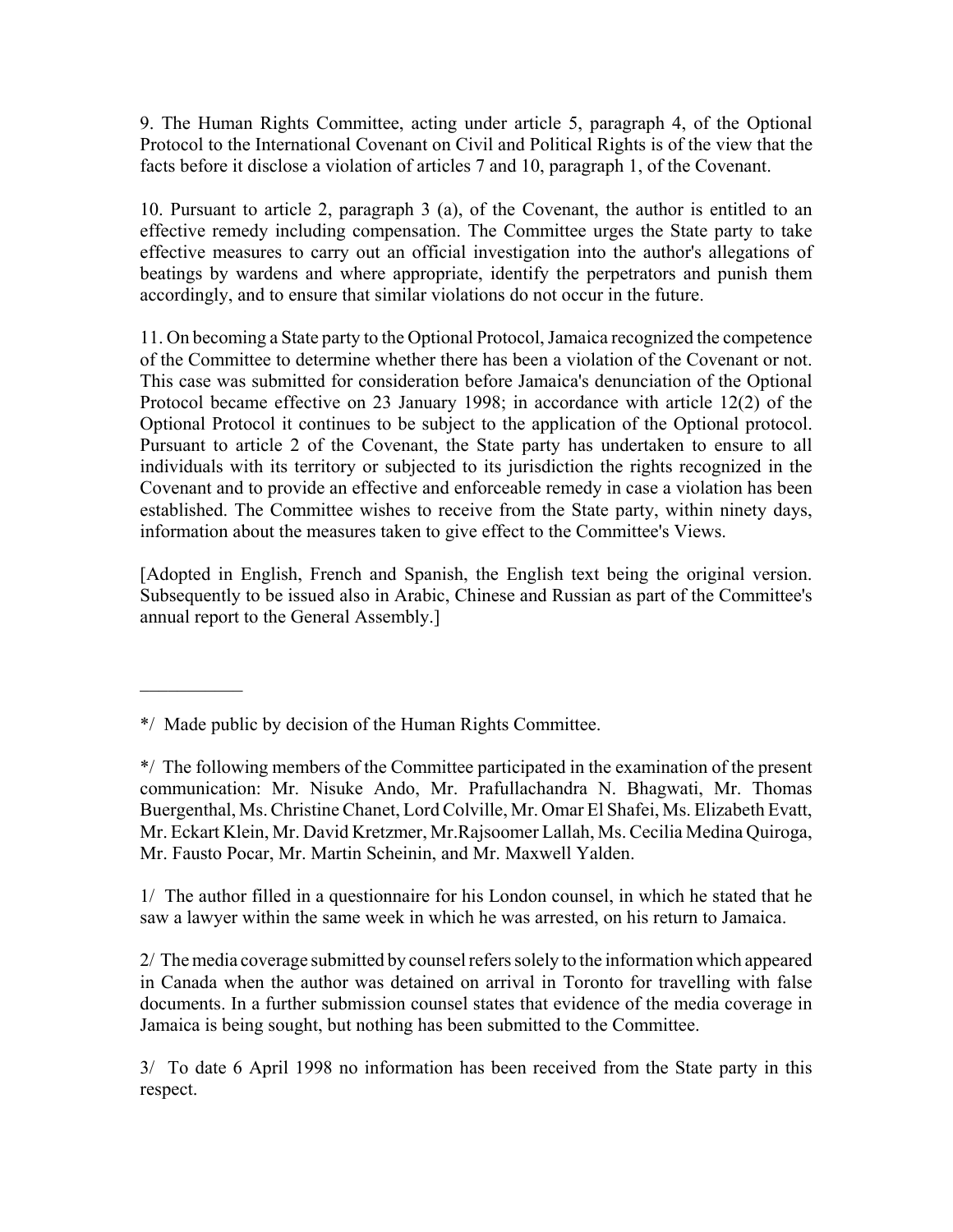4/ See Views on communication No. 606/1994 (Clement Francis v. Jamaica), adopted 25 July 1995, paragraph 7.4.

### **Appendix**

#### Individual opinion (partly dissenting) by Mr. Scheinin

On two important issues my position differs from those expressed in the Committee's views. One of them relates to the substance of the case where I, dissenting from the Committee's views, find certain violations of the Covenant over and above those determined by the Committee. The other issue relates to the obligation of the State party to provide an effective remedy to the author. Here, my opinion is to be understood more as a clarification than a dissent.

### *Violation of articles 9 and 14*

According to article 5, paragraph 1, of the Optional Protocol the Committee shall consider a communication in the light of all written information made available to it by the individual and by the State party concerned. As in many other Jamaican cases involving the death penalty, counsel to the author has provided the Committee with lengthy submissions and extensive documentation, including transcripts of the domestic court proceedings. The State party, in turn, has submitted a letter of three and a half pages, addressing simultaneously both the admissibility and the merits of the communication, "in the hope of expediting its examination". The State party submission does not address all the complaints presented by the author, and on certain points it makes far-reaching inferences on the basis of the material submitted on behalf of the author without offering any additional proof. When, for instance, counsel to the author had used, erroneously as it appears, the term "extradition" of the author's deportation from Canada, the State party asserts that it would be "inconceivable" that the author, when extradited, had not been informed of the charges against him in compliance with article 9 of the Covenant.

The conduct of the State party puts the Committee in a position where it must choose between either finding violations of the Covenant on the basis of author's allegations presented in counsel's submissions and not properly answered by the State party or examining the extensive documentation submitted on behalf of the author in order to make an autonomous investigation of the merits of each allegation. Both of these approaches are untenable and bear the risk of errors which, in death penalty cases, may be lethal in the literal meaning of the term. The only alternative to these two approaches would be to request additional information and clarifications from the parties, an option the Committee is unwilling to take both because of its extremely scarce resources and because of the fully justified aim of expeditious handling of death penalty cases.

My findings of the facts of the case differ in two points from those of the Committee, and lead to two additional findings on violations of the Covenant in the author's case.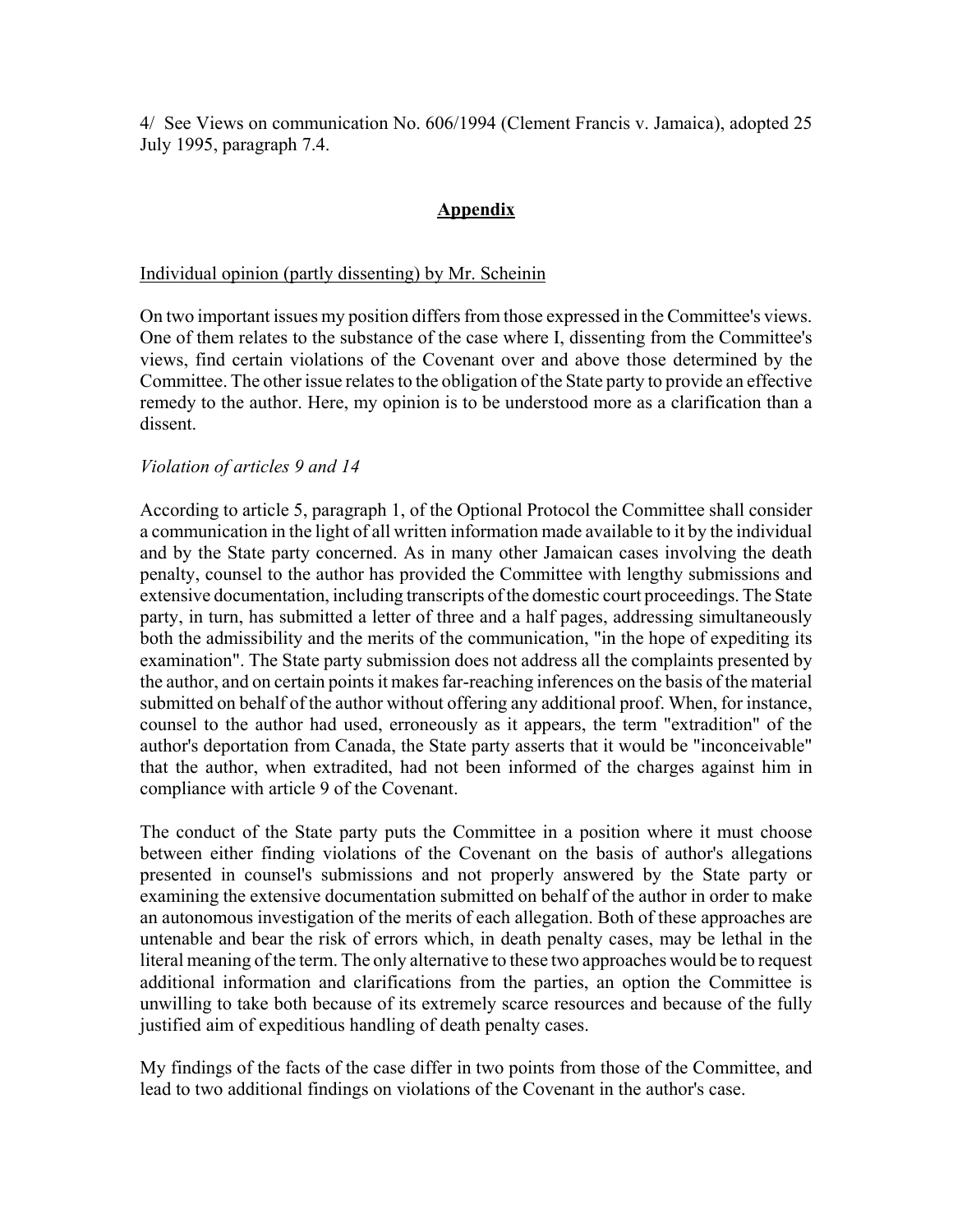(i) According to the author he was interviewed in Canada in respect of several crimes that had occurred in Jamaica. Immediately upon his deportation to Jamaica, erroneously referred to as "extradition" by both counsel and the State party, the author was taken into custody. Only some three weeks later, on 11 May 1994, he was informed of the specific charges against him. The State party has failed to answer these allegations in a proper way, as it rests on an incorrect inference made from the notion of extradition. On the basis of all written information made available to the Committee by the individual and by the State party I find that there has been a violation of article 9, paragraph 2, of the Covenant.

(ii) My approach to alleged violations of article 14 (fair trial) rests partly on the above finding. If the author was originally interviewed in respect of several crimes and if he was, before being charged of the murder of Mr. Errol Cann, kept in custody for several weeks without effective access to a lawyer, there must be serious doubt as to whether the trial that followed could ever meet the requirements of a fair trial, in particular in a case involving the death penalty. The narrative presented in paragraphs 2.4 to 2.6 of the Committee's views of the murder of Mr. Cann is, unfortunately, quite telling of the nature of the trial. In paragraph 2.5 the Committee refers to the testimony of Ms. Dorothy Shim who was driving the car in which Mr. Cann was shot. According to the Committee, the witness had to halt the car "because she noticed a small boy pushing a cart out of the car's path". In paragraph 2.6 the Committee refers to a testimony by a David Morris, who at the time of the crime had just turned 13 years old and is referred to as "a small boy" on several occasions in the documentation submitted to the Committee by author's counsel. According to the Committee's narrative, Morris would have testified that he was kidnaped by the author and some other men on the previous evening and then, at the scene of the crime, been "forced to push a hand cart into the middle of the road".

This narrative appears coherent but represents only a reconstruction of what might have happened at the scene of the crime. As the author was identified as one of the assailants by David Morris only, the truthfulness of the author's participation in the crime does not depend on whether the description of the events is otherwise coherent. The problem, however, is that had the narrative presented in paragraph 2.6 of the Committee's views been the story by David Morris, this would have associated himself to the crime. Besides putting David Morris himself at risk of correctional measures this would have cast doubts on the reliability of David Morris identifying not just two or three but *six* men, including the author, as the assailants. It is to be noted that four of the six were not found guilty, one as the prosecution dropped charges, two by the jury and one on appeal. The author was the only one of the six to receive capital punishment, although no one had stated that he would have been the person who shot the lethal shot at Mr. Cann. Furthermore, the five other defendants had been identified by David Morris in identification parades, some of which were later on found unreliable. In contrast, no identification parade was held in the author's case as David Morris according to his own testimony knew the author personally (see paras. 3.5 and 3.6 of the views). David Morris had, according to the author and this was not contested by the State party, identified the author as one of the assailants on 11 May 1994, eleven months after the crime, with the assistance of the police and on the very day when the author was finally informed of the charges against him. The author has denied knowing David Morris. The statements given by David Morris to the police shortly after the murder, probably including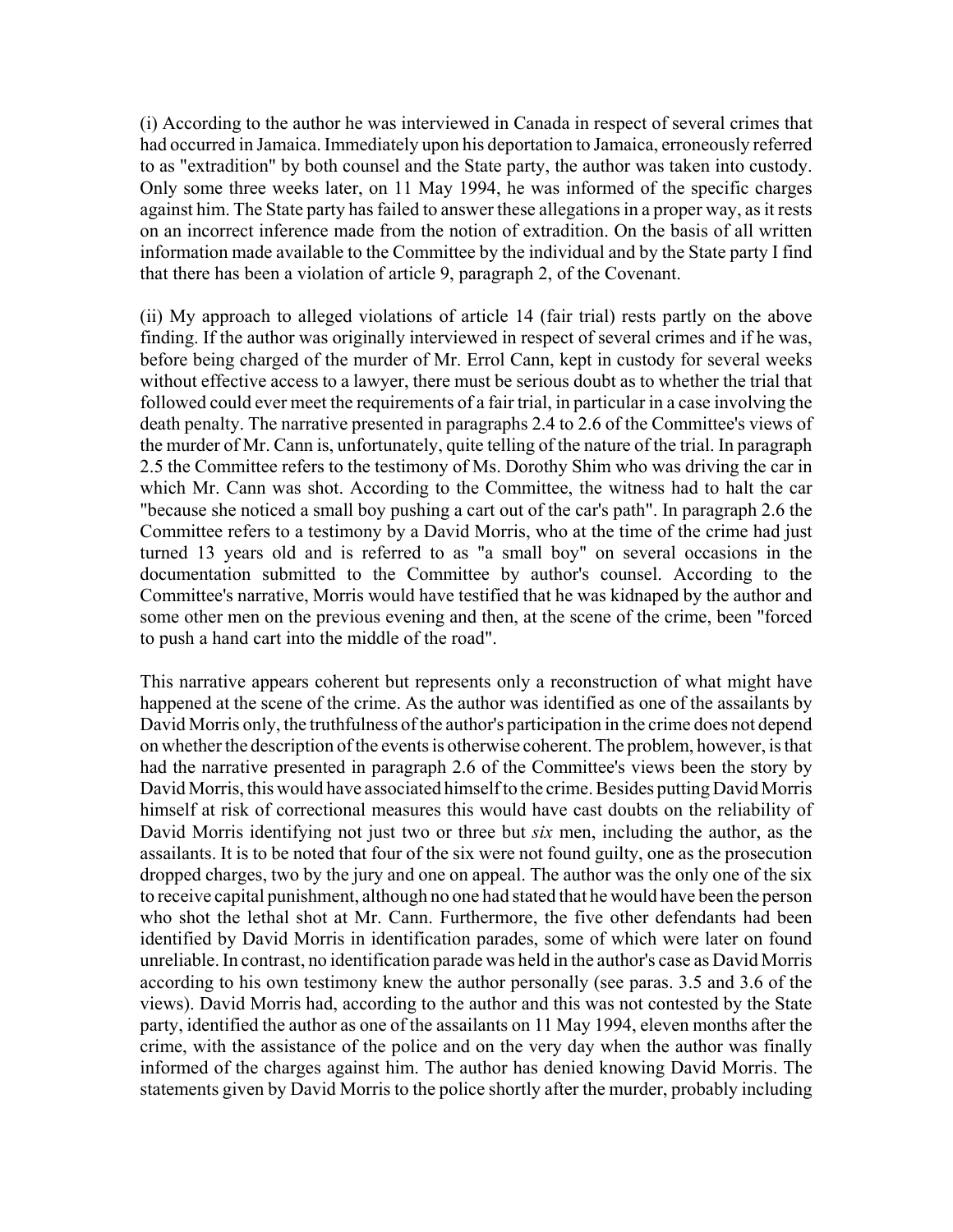information as regards the identity of the assailants *if* at that time known by Morris, were never presented to the domestic courts, or by the State party to the Committee.

The testimony of David Morris, as it appears from the trial transcript, was that after being kidnaped by a group of men on 10 June 1993 and being detained by them over the night, he was brought by the men to the crime scene on the following day. There he was released and could freely, without being involved in the crime, witness Mr. Cann being murdered and then leave the scene. It is obvious to me that the trial testimony by David Morris is unreliable and that the Committee should not have altered the narrative of the events in order to add coherence to the case of the prosecution. What becomes crucial in relation to the possible findings of the Committee is whether this had any bearing on the fairness of the trial. The author was found guilty of capital murder by a jury. The trial transcript shows that the trial judge was very clear and detailed in pointing out the inconsistencies in the evidence on which the prosecution's case rested, in particular in relation to the story of David Morris, who at the time of the trial was under 15 years of age and was the sole person that had identified any one of the six accused persons, and all six of them.

The Committee has dealt with the relevance of a verdict by a jury for the Committee's own work in the case of *Byron Young v. Jamaica* (Communication No. 615/1995), in which the Committee took the position that very limited possibilities to contest a verdict by jury in domestic appeal proceedings does not constitute a violation of article 14 provided, *inter alia* that the trial itself was not unfair.

In the present case the trial judge was both skilled and conscientious in pointing out the inconsistencies in the prosecution's case. As the jury, nevertheless, returned a verdict of guilty in the case of the author, this does as such prove neither that the trial was fair nor that it was not fair. My finding that the trial could not be, and was not, fair is based on the following facts: (a) the author was detained for more than three weeks before being informed of the crime he was suspected of, (b) he had very limited access to a lawyer before the actual trial, which had an effect on his defence through a legal aid counsel, (c) the trial took place a year after the author was arrested and almost two years after the crime, and (d) the identification of the author as one of the assailants was made solely by David Morris who at the time of the crime had been barely 13 and whose statements given to the police, when detained soon after the incident, were never presented to the court. The State party is directly responsible for all these factors and they have not been properly addressed by the State party in the proceedings before the Committee. Taken together, these factors have the effect that the author did not have a fair trial, as guaranteed in article 14, paragraph 1, and further specified in paragraphs 2 and 3 of the said article and, in relation to cases involving the death penalty, in article 6, paragraph 2.

My finding does not contest the Committee's position that it is generally for the courts of States parties to the Covenant to review the facts and evidence in a particular case, and that it is for the domestic appellate courts to review the judge's instructions to the jury and the conduct of the trial (see, para. 6.3 of the views). My point is that, in the circumstances of the case, the author could not receive a fair trial in April 1995, after he had been denied the prerequisites of a fair trial through the preceeding events identified above as (a) to (d).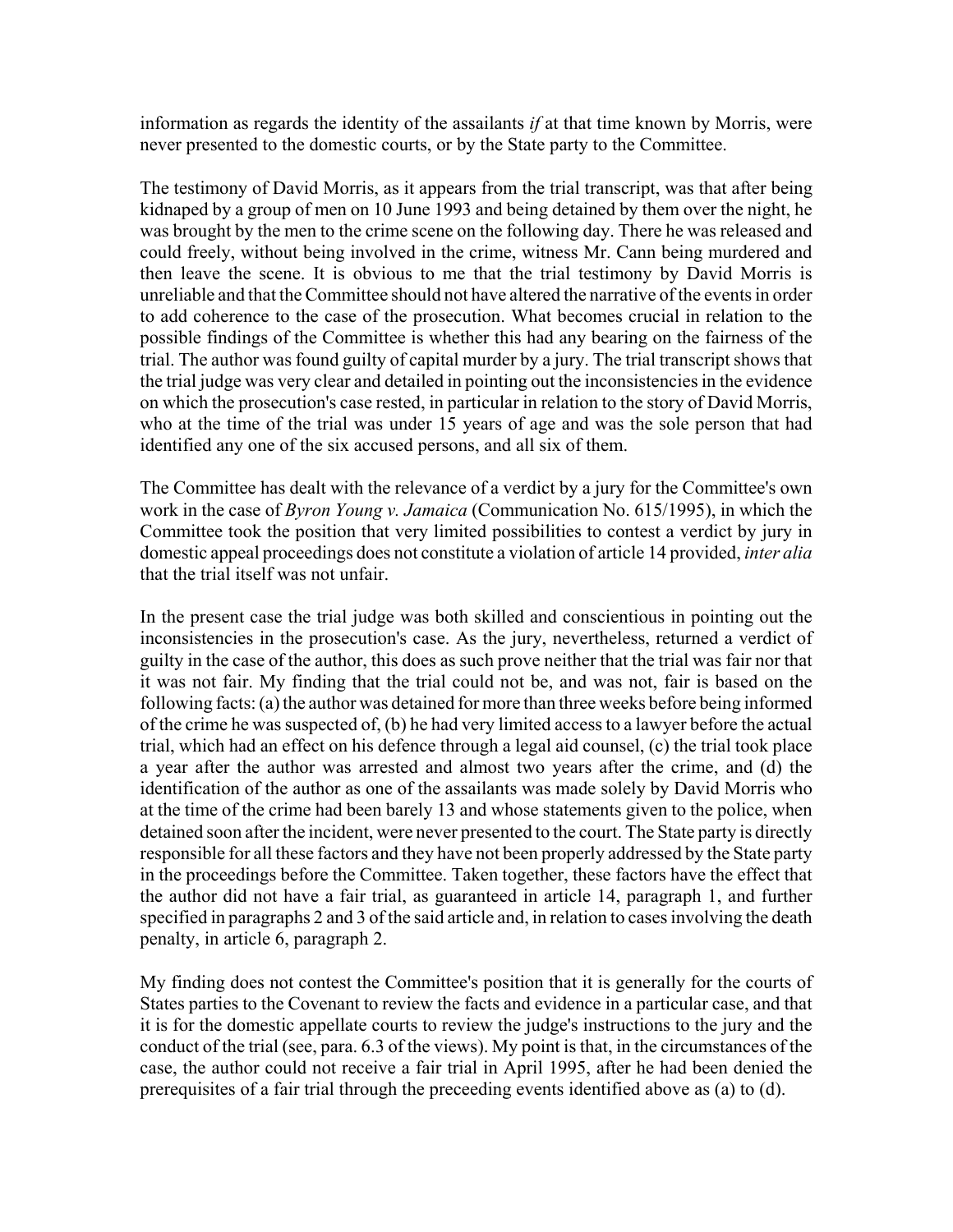#### *The question of an effective remedy*

The practice of the Committee in relation to the remedy has undergone a process of evolution during the twenty years of the Committee's work under the Optional Protocol. It is a legal obligation of a State party under article 2, paragraph 3, of the Covenant to ensure that any person whose rights protected by the Covenant have been violated "shall have an effective remedy". In addition to this general provision, article 9, paragraph 5, establishes a right to compensation for unlawful arrest or detention either under the Covenant or domestic law. Both of these obligations stem directly from the Covenant and not from the Committee's mandate to issue, when performing its functions under the Optional Protocol, interpretations or recommendations on what measures would in each case constitute an effective remedy. In its very first views the Committee did not specify the nature of the remedy even though the case clearly fell under article 9, paragraph 5 (see the views in *Moriana Hernández Valentini de Bazzano et al. v. Uruguay*, Communication No. 5/1977). However, already in its second case the Committee specified that compensation was the appropriate form of remedy in a case where a violation of article 9 was established (see, *Edgardo Dante Santullo Valcada v. Uruguay,* Communication No. 9/1977). In later years the Committee has recommended compensation as the remedy or as a part of the remedy in many cases in which a violation of only other articles than article 9 have been found. The first such recommendations of compensation were issued in the Committee's views adopted in its 15th session (1982) in the cases of *Pedro Pablo Camargo v. Colombia* (Communication No. 45/1979) and *Mirta Cubas Simones v. Uruguay* (Communication No. 70/1980), after finding a violation of article 6, and articles 10 and 14, respectively.

It is to be expected that the evolution towards more specific pronouncements on the remedy will continue. It should, for instance, be welcomed by the Committee that authors or counsel specify, when sending submissions to the Committee, the amount of compensation they consider appropriate for the violation suffered, and that State parties present their observations on such claims when answering to communications. This would enable the Committee to take the next logical step in addressing the issue of remedies, namely, to specify the amount and currency of compensation in those cases where compensation is seen by the Committee to be an appropriate remedy. This would strengthen both the nature of the Optional Protocol procedure as an international recourse to justice and the Committee's role as the internationally authoritative interpreter of the Covenant.

In death penalty cases the Committee has after finding a violation of the Covenant often, but not always, recommended either commutation or release as an effective remedy. Both of these remedies make it clear that when a person has been sentenced to death in violation of the Covenant or treated contrary to the provisions of the Covenant while awaiting execution, the remedy should include an irreversible decision not to implement the death penalty. The Committee has been particularly clear and consistent on this point when the requirements of a fair trial under article 14 have been found to be violated. In several cases the Committee has explicitly stated that the imposition of the death penalty after a procedure that does not meet the requirements of article 14 entails a violation of the right to life, i.e. article 6 of the Covenant.